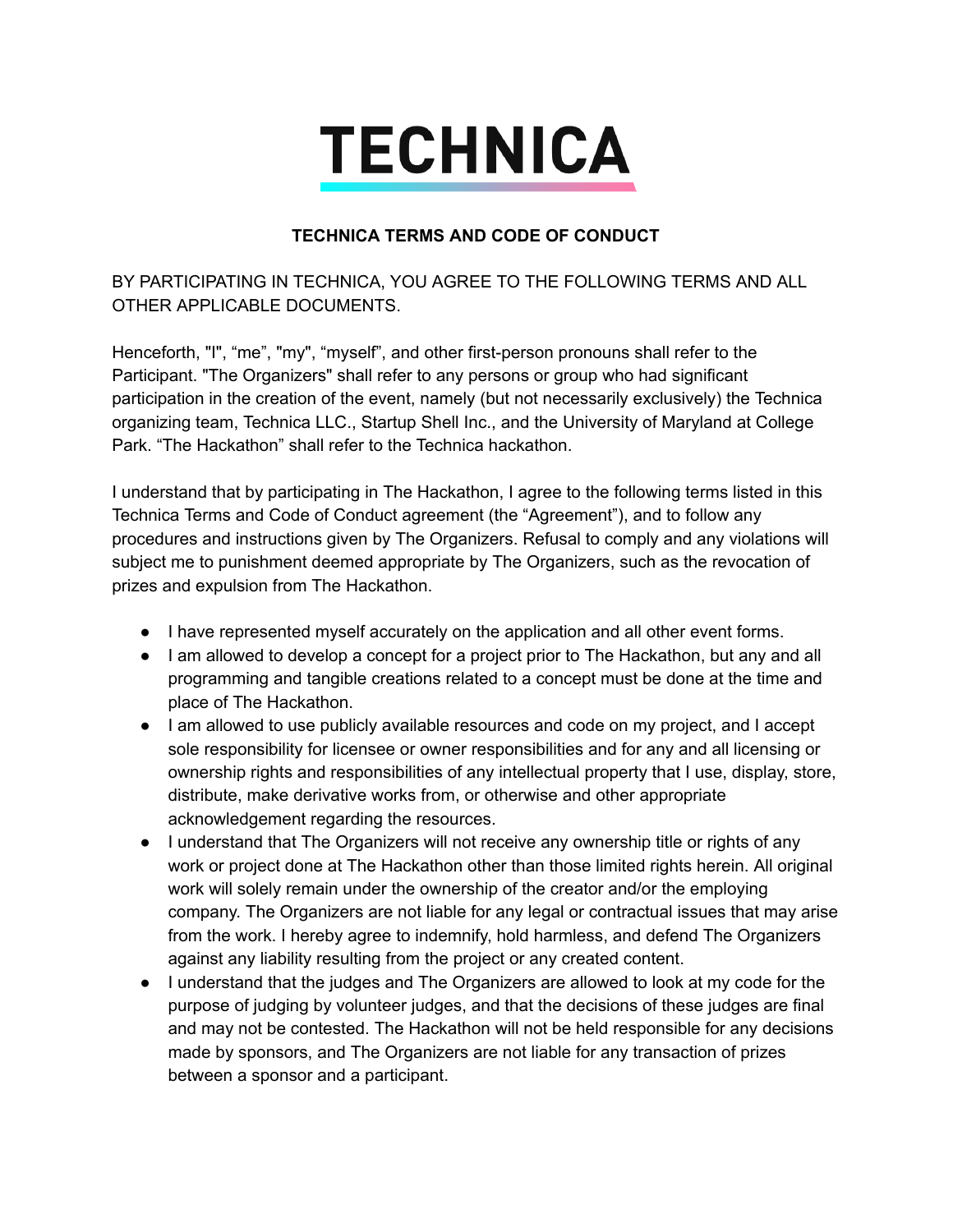- $\bullet$  I understand that if I win a Technica-sponsored prize, it is my responsibility to be present at the event to receive the prize. If I am not present, I understand that I will not receive the prize, regardless if the rest of my team is present to receive their prizes.
- I understand that I will be fully responsible for any costs I incur as a direct or indirect result of participation in the event, including but not limited to use of proprietary technology, food, accommodations, and other purchases. The Organizers will not be liable for any costs or expenses incurred throughout the event, including in the occurrence of events outside of human control, such as a natural disaster.
- I understand that The Organizers are not obligated to give travel reimbursements, and that any granted travel reimbursements are contingent upon my participation in The Hackathon, including attendance for the full duration of the weekend.
- I understand that all services provided, including but not limited to transportation, facilities (property, furniture, electricity, networking), air mattresses, food and beverage, and activities are provided on an as-is and as-available basis only, with no quarantee of services meeting my requirements or remaining uninterrupted, error-free, secure, or free from viruses and other harmful components. The Organizers are not liable for any errors in services, regardless of whether they appear to provide these services or not.
- I understand that unless I have paid for certain perks of sponsorship of Technica, I am not allowed to recruit from the participants or disperse marketing or recruiting materials to anyone at The Hackathon, including anyone in the venue.
- I agree to be respectful and courteous to The Organizers, sponsors, volunteers, mentors, venue staff, and all other participants. The Organizers have the authority to discipline me if my behavior at the event does not meet their subjective standards of respect and courtesy, including the right to remove at The Organizers subjective discretion.
- I authorize The Organizers in advance of any reasonably perceived medical emergency to authorize any specific diagnosis, treatment, or hospital care that is required to save my life or my child's life or to avoid or respond to serious bodily harm, but this authorization is given to provide authority and power on the part of Technica, its agents and employees for the duration of a hackathon event and no more than eight hours after the official end of the event while I or my child remain on the premises of the Organizer's hackathon, in order to give specific consent to any and all such diagnosis, treatment or hospital care which the aforementioned health professional in the exercise of his or her best judgment may deem required or reasonably recommended.
- I agree to not be in the possession of illegal drugs, alcohol, or weapons and to not perform any illegal or criminal activities at The Hackathon and otherwise always adhere to applicable state and federal contacts law.
- I understand that Technica LLC is not responsible for any personal injury or physical assault over the weekend of The Hackathon.
- I understand that I am bound to all rules and regulations of Maryland state laws, as well as applicable city and federal laws.
- I understand that with this Release, I am expressly granting Technica LLC permission to use and release my likeness in either photographic or videographic format for future